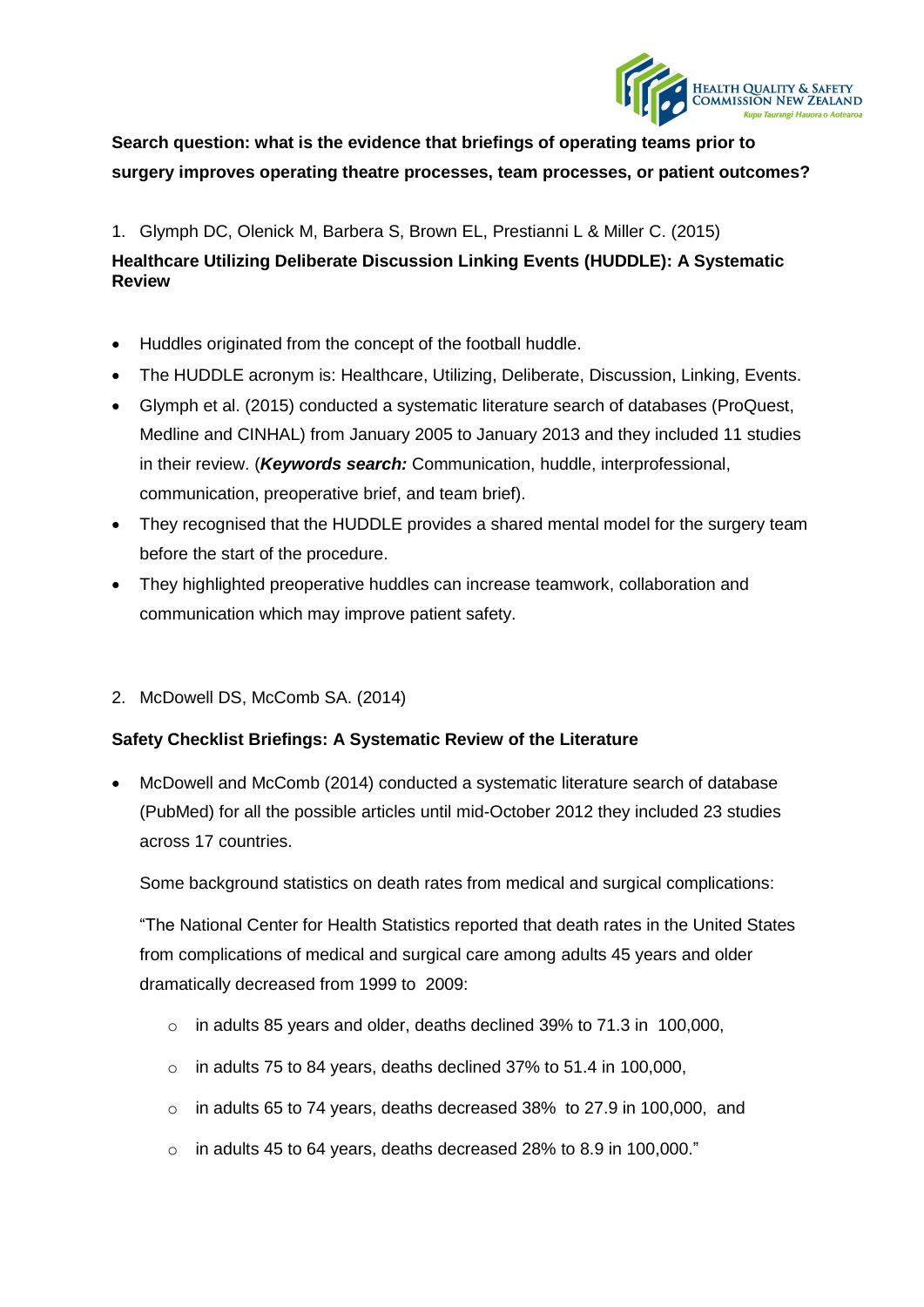- Semel et al. (2010) studied showed that the use of the checklist could "save more than \$100,000 annually for a hospital that performed 4,000 non-cardiac surgeries per year, a savings of \$25.96 per case."
- They highlighted safety checklist briefings can improve overall patient safety outcomes such as wrong patient, procedure, side, and site.

## For example:

"In 2012, de Vries et al. collected 6,313 checklists from six individual hospitals, including self-reports of "intercepted incidents" by checklist users; they discovered a total of 6,312 incidents by use of the SURPASS checklist, including 3,458 (54.8%) preoperative incidents and 897 (14.2%) perioperative incidents.

A study conducted in Liberia measured overall complications and surgical site infections in two different hospitals and pooled scores; this study showed significantly improved outcomes (*P* <.0001 for any complication; *P*<.005 for surgical site infections)."

 They noted safety checklist briefings could increase the teamwork, collaboration and overall communication and team discussions.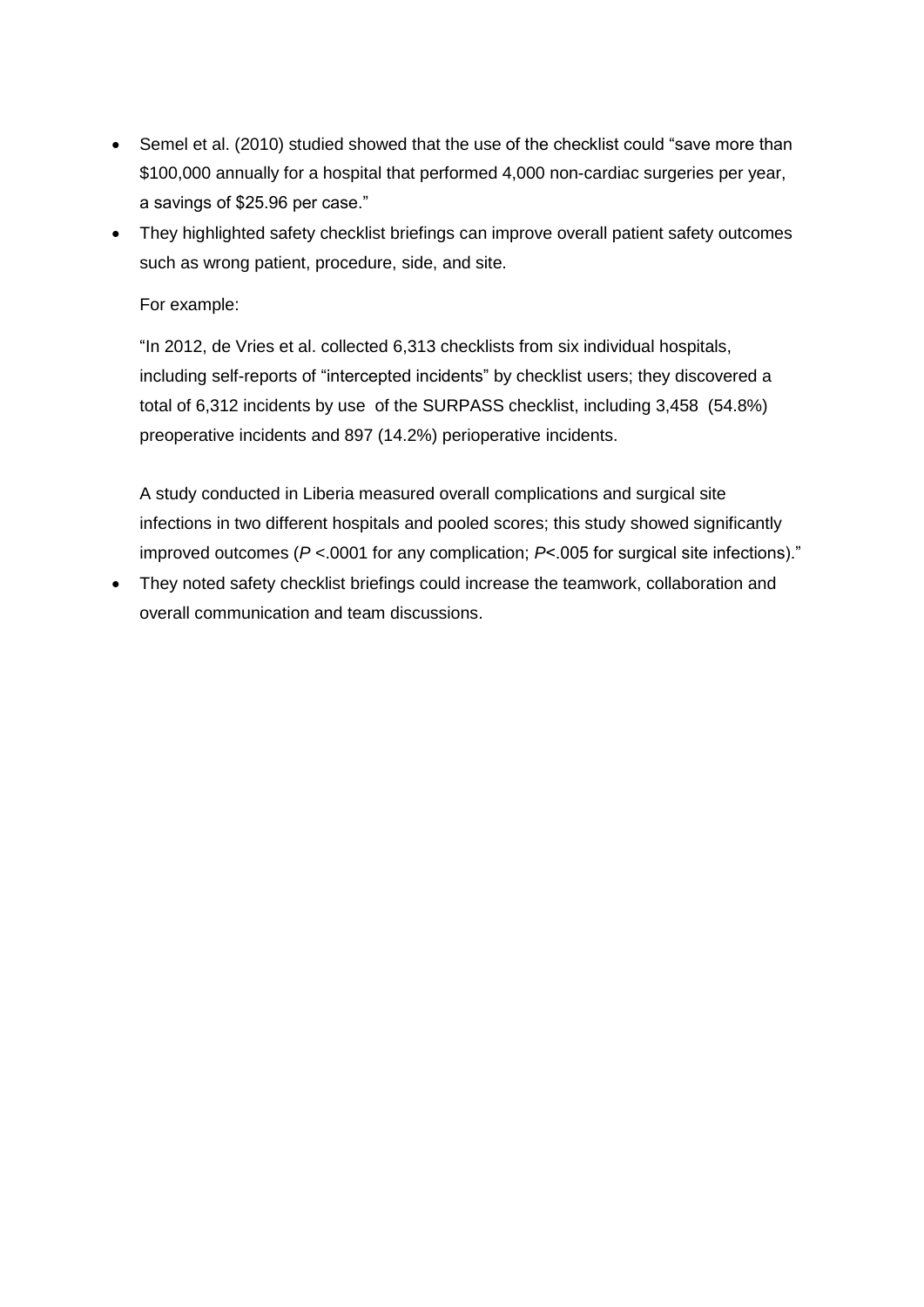### **References:**

de Vries EN, Prins HA, Bennink MC, et al. 2012. Nature and timing of incidents intercepted by the SURPASS checklist in surgical patients. *BMJ Quality and Safety 21*(6): 503–508.

Glymph DC, Olenick M, Barbera S, et al. 2015. Healthcare utilizing deliberate discussion linking events (HUDDLE): A systematic review. *AANA Journal 83*(3): 183.

McDowell DS, McComb SA. 2014. Safety checklist briefings: a systematic review of the literature. *AORN Journal* 99(1): 125–137.

Semel ME, Resch S, Haynes AB, et al. 2010. Adopting a surgical safety checklist could save money and improve the quality of care in US hospitals. *Health Affairs* 29(9): 1593–1599.

Yuan CT, Walsh D, Tomarken JL, et al. 2012. Incorporating the world health organization surgical safety checklist into practice at two hospitals in Liberia. *The Joint Commission Journal on Quality and Patient Safety.* 38(6): 254–260.

#### **References for Glymph, Olenick, Brown, Prestianni & Miller (2015) article:**

Ali M, Osborne A, Bethune R, et al. 2011. Preoperative surgical briefings do not delay operating room start times and are popular with surgical team members. *Journal of Patient Safety* 7(3): 139–143.

Awad SS, Fagan SP, Bellows C, et al. 2005. Bridging the communication gap in the operating room with medical team training. *The American Journal of Surgery* 190(5): 770– 774.

Bethune R, Sasirekha G, Sahu A, et al. 2011. Use of briefings and debriefings as a tool in improving team work, efficiency, and communication in the operating theatre. *Postgraduate medical journal*. 2009.

Einav Y, Gopher D, Kara I, et al. 2010. Preoperative briefing in the operating room: shared cognition, teamwork, and patient safety. *CHEST Journal* 137(2): 443–449.

Gillespie BM, Chaboyer W, Fairweather N. 2012. Interruptions and miscommunications in surgery: an observational study. *AORN Journal* 95(5): 576-590.

Lingard L, Regehr G, Cartmill C, et al. 2011. Evaluation of a preoperative team briefing: a new communication routine results in improved clinical practice. *BMJ Quality & Safety* 2009.

Makary MA, Mukherjee A, Sexton JB, et al. 2007. Operating room briefings and wrong-site surgery. *Journal of the American College of Surgeons* 204(2): 236–243.

Nundy S, Mukherjee A, Sexton JB, et al. 2008. Impact of preoperative briefings on operating room delays: a preliminary report. *Archives of Surgery* 143(11): 1068–1072.

Paige, JT, Aaron DL, Yang T, et al. 2008. Implementation of a preoperative briefing protocol improves accuracy of teamwork assessment in the operating room. *The American Surgeon* 74(9): 817–823.

Whyte S, Cartmill C, Gardezi F, et al. 2009. Uptake of a team briefing in the operating theatre: A Burkean dramatistic analysis. *Social Science & Medicine* 69(12): 1757–1766.